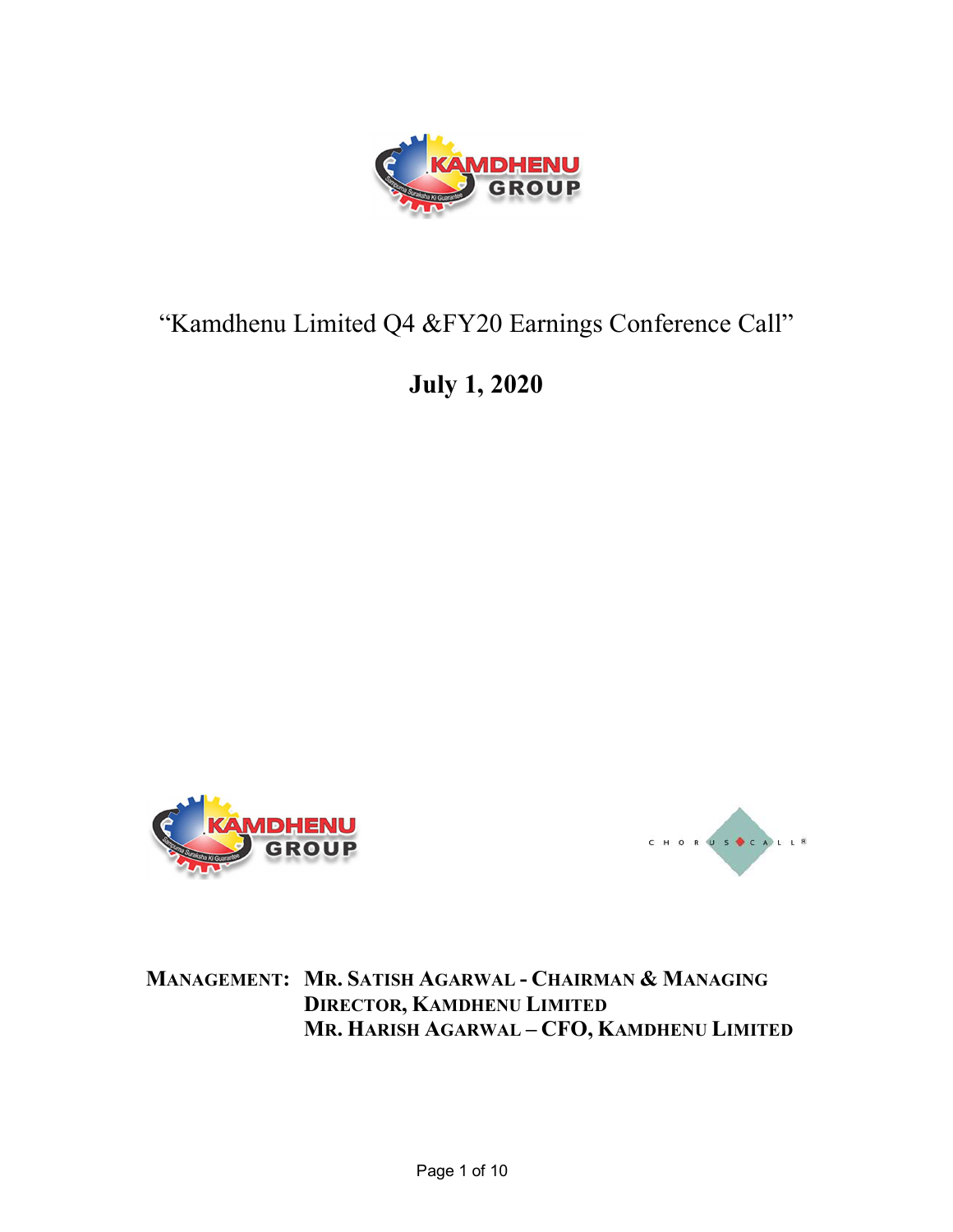

Moderator: Ladies and gentlemen, good day and welcome to the Kamdhenu Limited Q4 FY'20 Earnings Conference Call. This conference call may contain forward-looking statements about the company which are based on the beliefs, opinions, and expectation of the company as on date of this call. These statements are not guarantees of future performance and involve risks and uncertainties that are difficult to predict. As a reminder, all participant lines will be in the listenonly mode and there will be an opportunity for you to ask questions after the presentation concludes. Should you need assistance during the conference call, please signal an operator by pressing '\*' then '0' on your touchtone phone. Please note that the conference is being recorded. I now hand the conference over to Mr. Satish Agarwal, Chairman and Managing Director of Kamdhenu Limited. Thank you. And over to you, sir.

Satish Agarwal: Good afternoon and a very warm welcome to everyone. Along with me I have Mr. Harish Agarwal, Chief Financial Officer and SGA, our Investor Relations Advisor. I hope you have received our 'Results' and 'Investor Presentation' by now. For those who have not, you can view them on our website.

> Before we proceed with the highlights for the year and the quarter gone by, I hope you and your near ones are safe and healthy. The last few months have been tough for everyone and I am sure all of us both in work and personal life have discovered a whole new way of working.

> I am pleased to inform you all that the board of directors of the company have recommended a dividend of Rs.0.50 paise per share for the financial year 19-20.

> Now, I would like to give everyone "Update on the COVID Situation." Since the nationwide lockdown was announced in March '20, the company had closed its paint manufacturing operations at Chopanki and steel manufacturing operations at Bhiwadi. Both located in Rajasthan. Our company has adopted work from home policy. Safety and well-being of the employees remain on top priority.

> Post the unlock of COVID pandemic lockdown, the company restarted its operations at steel and paint factory and supply has started as per order booking and as per the available workforce since May 2020. Our company has resumed effective operations of more than 60% at the steel TMT manufacturing unit. Our company is having all safety precautions at all offices and manufacturing unit in terms of social distancing, sanitization, wearing of hand gloves and thermal temperature checking of all employees at factories and offices.

> Our business has been impacted temporarily during nationwide lockdown in the months of March, April and May '20 and it will be reflected in the revenue and profitability of the company to some extent. Since our facilities have resumed operations, we are hopeful that the business environment improves in the second quarter and we get back to normalcy in the second half of the year. As I mentioned that we are currently working at 60% capacity and the ramp up is increasing on a continuous basis. Since the situation is exceptional and changing dynamically,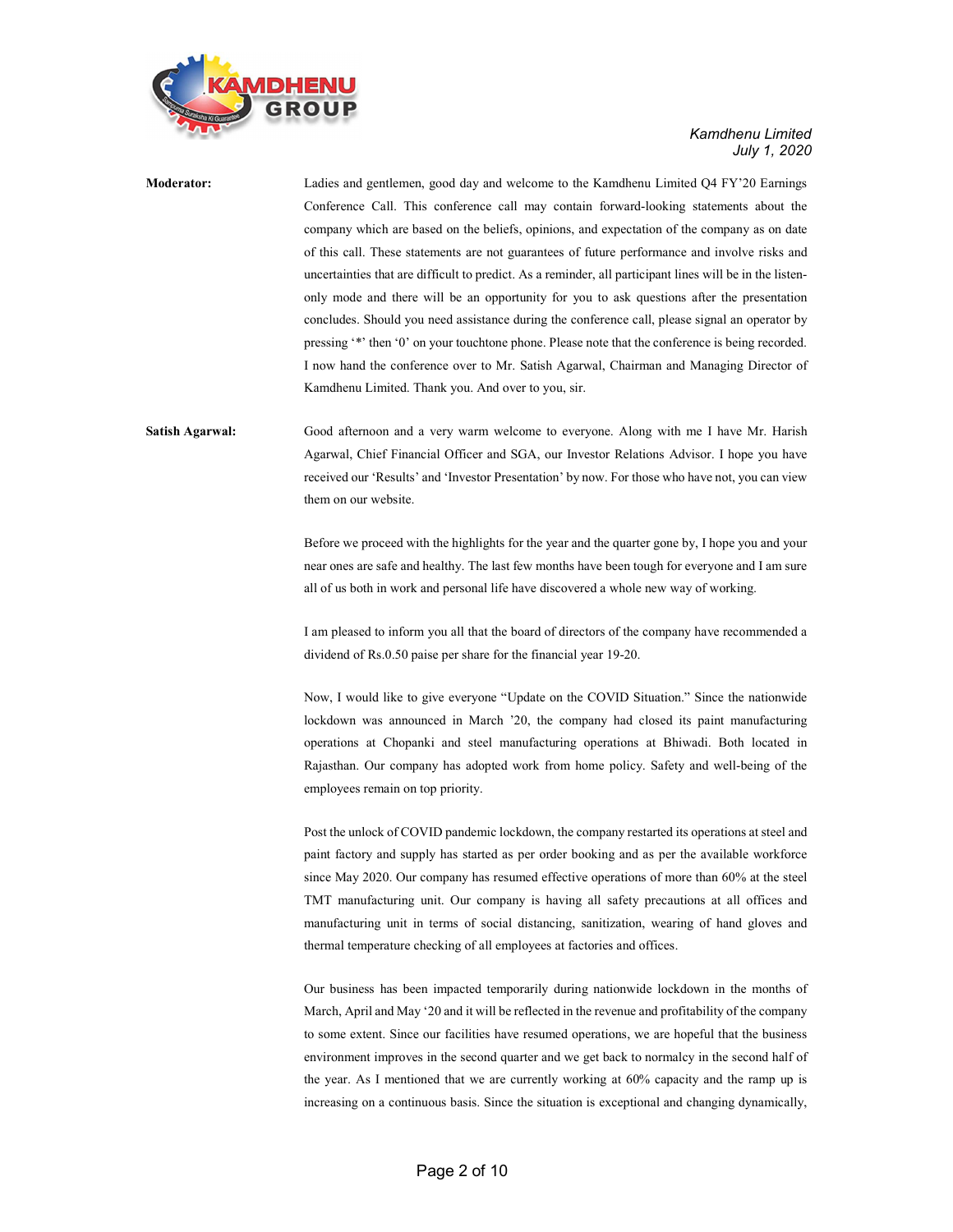

> the company is not able to gauge with certainty the future impact on its operations. However, the company is confident about adapting to the changing business environment and response suitably to fulfill the needs of the customer.

> Now let me give you some "Key Updates regarding Kamdhenu Steel Business."FY20 has been challenging year for the Indian Steel industry. The industry has faced challenges with slowdown in the economy, weak demand for steel, huge import of the steel and the COVID-19 pandemic which led to shutdown of operations of all steel companies. Despite of these unprecedented times, we have increased our volumes by 6% to 24.9 lakh MT for FY20.

> Here at Kamdhenu, we believe in innovating products, with this belief during the year FY20 Kamdhenu launched one of its own type of a steel, Power Alloy Steel (PAS 10,000) in the country. PAS10,000 is capable of giving unmatched strength and safety to the construction. Its unique design gives 360 degree locking with the concrete, which gives strength of up to 10,000 PSI with the concrete. We have done research in the field of rebar and has presented rebar in ultimate capability. The research of the company will take the steel industry to the next level. Steel Alloy gives a better rust-proof quality and give this rebar capability to bear 28% more weight. Along with this, it also gives double earthquake prevention to the building.

> Secondly, the government imposed anti-dumping duty on certain steel products imported from China, South Korea and Vietnam. The positive move shall boost the domestic steel manufacturer with current situation expected to normalize the demand of the steel is likely to rebound with double-digit growth in calendar year 2021.

> There are many stalled projects both in construction and infrastructure. Along with capital expenditure plans coming back on track, demand for steel is likely to improve. Government spend in this sector is really a significant driver of demand. Affordable housing and rural development can improve construction activity further.

> The government is also looking at coming up with the measures to incentivize the steel industry. It can be anticipated that the demand for steel will get back to normal by second half of FY21.With pickup in construction activity gradually, we believe there will be increase in demand for TMT Bars. Kamdhenu being a strong player in a well placed position to capture the opportunity as and when it comes.

> Here at Kamdhenu, we have been committed to our goal and have managed to achieve total brand sales turnover of Rs.10,851 crores even in this challenging business environment wherein prices of a steel is reduced by  $\sim$ 15% in FY20 as compared to the last fiscal.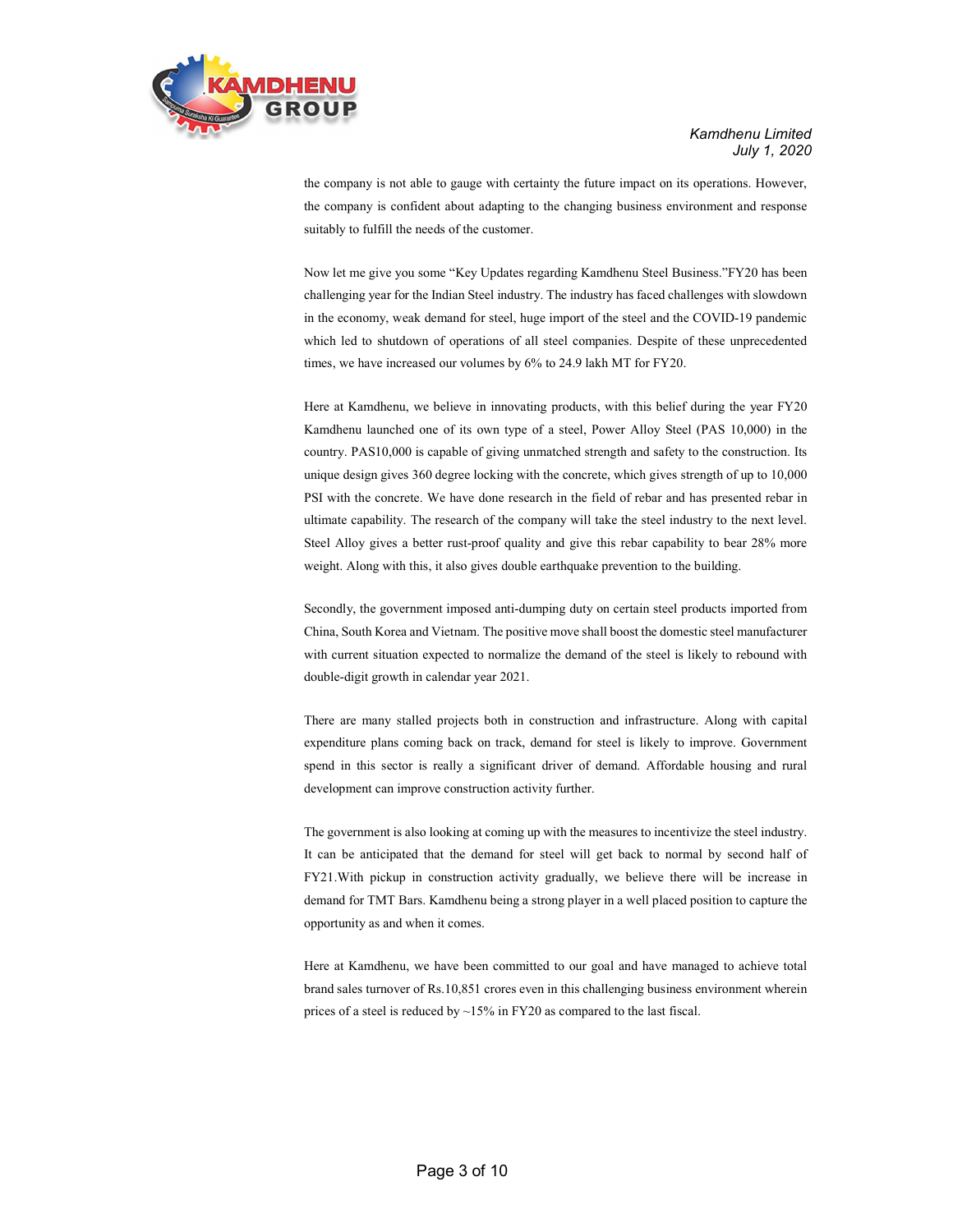

> Our steel franchisee operations have continued the excellent performance which is evident as our royalty income has also shown significant improvement and has grown up by 12% to Rs.94.2 crores for FY20. Post lockdown, not only have all our franchisees resumed operations, but also are increasing the production on ongoing basis.

> We have a target of reaching total brand revenue of Rs.20,000 crores by FY22. We endeavor to expand our franchise operations by reaching an overall capacity of 5 million MT pa by FY22 which will help us to achieve target of Rs.150 crores through royalty income by FY22.

> Now, I would like to Update on "Scheme of Arrangement." During FY'20, the company has acquired 100% shareholding stake at face value in Kamdhenu Ventures Limited whereby Kamdhenu Ventures Limited has become wholly-owned subsidiary company of the company.

> Further, Kamdhenu Colour and Coatings Limited being a wholly-owned subsidiary company of the Kamdhenu Ventures Limited has become step-down subsidiary of the company. It is hereby pertinent to mention that Kamdhenu Ventures Limited and Kamdhenu Colour and Coatings Limited was incorporated by the promoters of the company to give effect to the proposed scheme of arrangement of multiple entities. The board of directors of the company in its meeting held on 25 January, 2020 has approved the proposed scheme of arrangement subject to the requisite regulatory approval. The company has already filed the application with the stock exchanges for their approval and observations on the said scheme of arrangement.

> Now, coming out to the "Paint Business." During the first quarter of FY'20, as you are well aware that a major fire broke out in our paint factory, due to which inventory at the paint factory, property, plant and equipment got damaged substantially. The carrying amount of such property, plant and equipment and inventory on the date of such fire was earlier estimated to be 45.68 crores against the company filed initial insurance claim of Rs.45 crores. The process of assessment of claim settlement is still underway and has not been approved till date of approval of financial statement. The company based on valid and subsisting insurance policies has also on the basis of various discussions with the loss surveyor and also with the insurance company have reassessed the expected settlement amount of Rs.42.04 crores against the damage of Rs.42.84 crores. Post the fire at our paint factory, we outsource production of the paint products from the third-party manufacturer and assured the quality standards by deputing our own technical team at the manufacturer's plant. The manufacturing operations in our own paint factory has started smoothly along with the restoration of the remaining plants which started in Phase-II.

> At Kamdhenu, we always believe in improving cost efficiency and are conscious of product development and we are fully committed for the same. We are also looking to penetrate southern market where our presence is less and strengthen our footprint in existing geographies.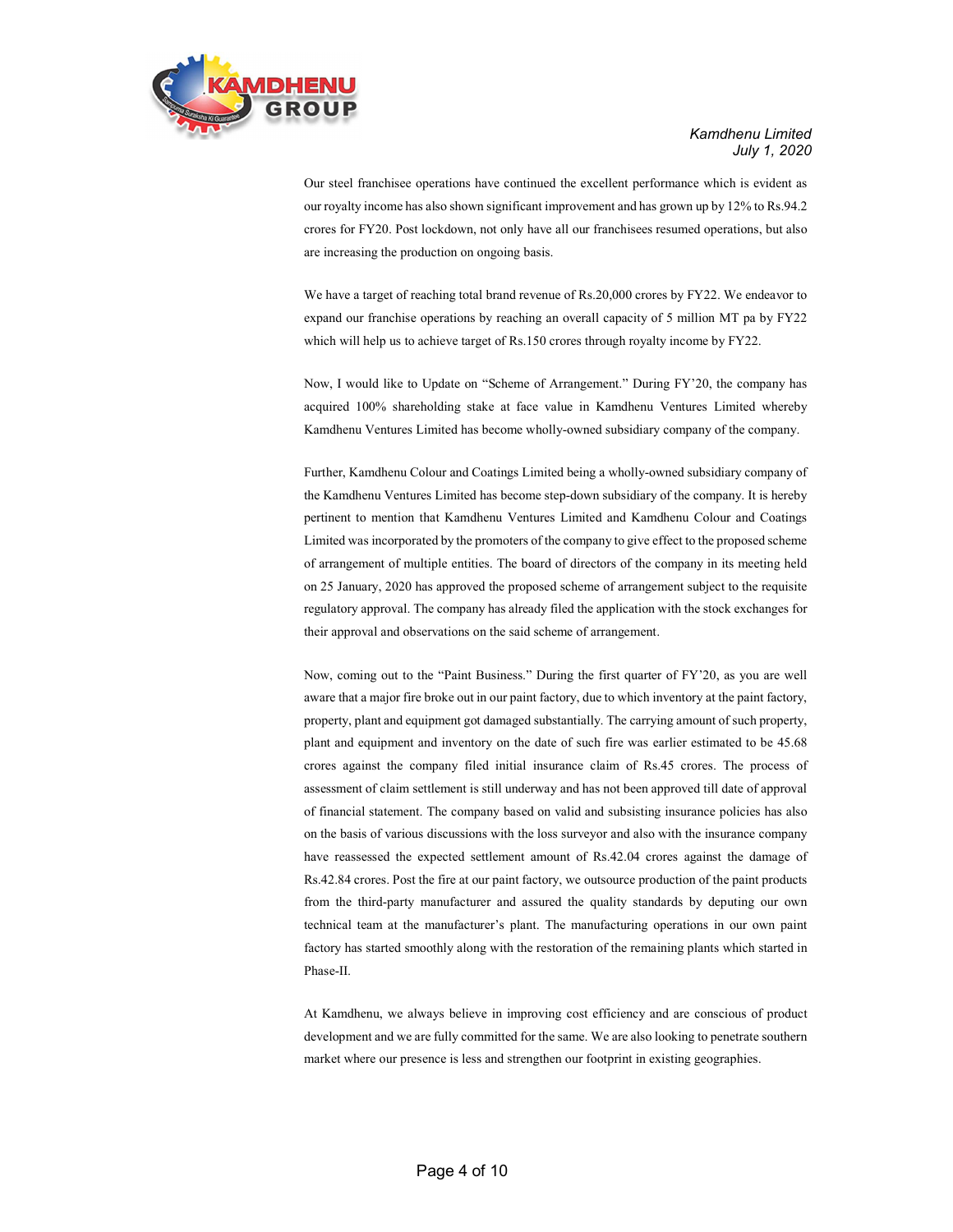

> Now I would like to hand over the line to Mr. Harish Agarwal to Update on the Financial Performance of the Company.

Harish Agarwal: Thank you, sir. I will take you all through the Financials for Q4 and Full Year FY20."First, about the "Steel Business." Despite several challenges faced by the steel industry, our overall steel volume including franchisee route have been increased by 6% to 24.9 lakh MT as compared to 23.5 lakh MT in FY19. Total brand turnover including franchisee was Rs.10,851 crores which was a de-growth of 10% as compared to Rs.12,027 crores in FY19. It is mainly due to reduction in steel price by over 15% in FY20.Royalty income through franchisee is up by 12% to Rs.94.2 crores as compared to Rs.84 crores in FY19.Profit before tax excluding exceptional items for the steel business stood at Rs.37.3 crores for FY20. Our ROE of the steel business as on March 2020 stood at 24.5%, an increase of 640 basis points from 18.1% in March '19. Our ROCE as on March '20 stood at 22.9%. While for Q4 FY20, steel volume including franchisee route was 6.1 lakh MT as compared to 6.5 lakh MT in Q4 FY19. This was mainly on account of loss in sale in March due to nationwide lockdown. Total brand turnover including franchisee stood at Rs.2,720 crores as compared to Rs.3,275 crores in Q4 FY19. Royalty income through franchisee stood at Rs.22.2 crores as compared to Rs.23.8 crores in Q4 FY19. Profit before tax for the steel business stood at Rs.6.7 crores.

> Now, coming to the Paint Business. For Q4 FY'20, our paint sales volume are at 7,560 MT, for FY'20 are at 29,539 MT. Total sales from the paint business for the quarter stood at Rs.64.2 crores whereas for FY20 it stood at Rs.225.7 crores. We expect the momentum in paint business to pick up once the situation of COVID normalizes.

> For the overall business, revenue for the year FY'20 are at Rs.962 crores as compared to Rs.1,232 crores in last fiscal. This drop is mainly because of our trading sales from steel business have reduced from Rs.557 crores to Rs.308 crores.

> The company has reequipped its business strategy by reducing B2B trading sales of steel business and focus on improving efficiencies in own manufacturing and branding business.

> Our profit after tax has remained flat at Rs.22.3 crores excluding the one-time exceptional item and tax calculated at normal rate after adjusting the deferred tax. The company had spent Rs.73.5 crores on branding and marketing and another Rs.30 crores was spent by our franchisee on the brand during the financial year 2020.

With this, I would like to open the floor for question-and-answer.

Moderator: Thank you very much. We will now begin the question-and-answer session. The first question is from the line of Mulesh e Savla from M Savla. Please go ahead.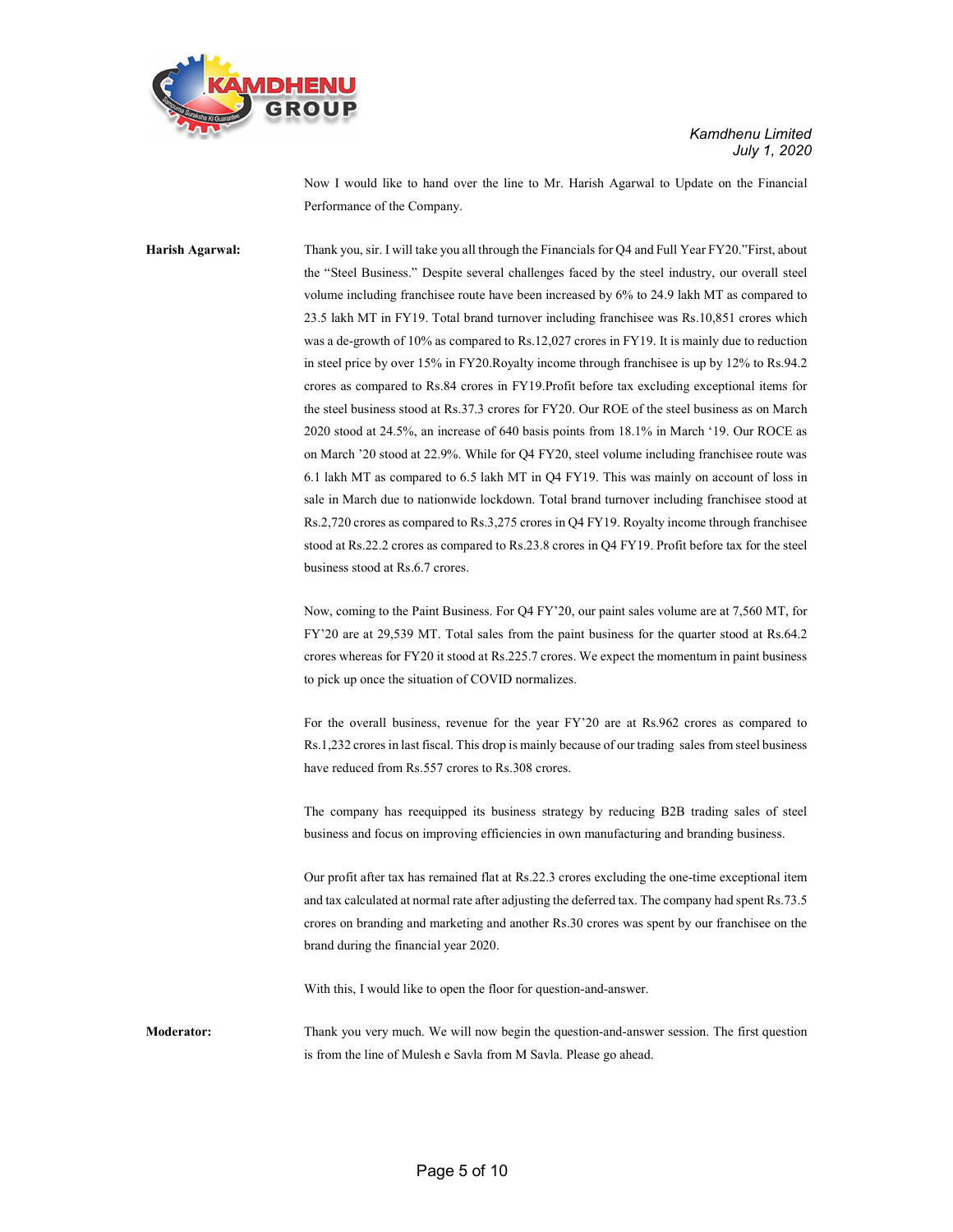

| <b>Mulesh Savla:</b>   | My first question is to Mr. Satish Agarwal. Sir, as I look at the balance sheet, we have paid some<br>Rs.5 crores to IIFL PMS Fund. Could you tell us what is the purpose of this amount paid to that<br>fund?                                                                                                                                                                                                                                                                                                                                                                                                                |  |
|------------------------|-------------------------------------------------------------------------------------------------------------------------------------------------------------------------------------------------------------------------------------------------------------------------------------------------------------------------------------------------------------------------------------------------------------------------------------------------------------------------------------------------------------------------------------------------------------------------------------------------------------------------------|--|
| <b>Satish Agarwal:</b> | Actually, we had a plan to create a treasury for the company for future expansion and acquisition<br>of any other unit. That was the main plan before the COVID-19. And just to create a treasury,<br>we started with an investment of Rs.5 crores and the planning was that we will invest at least<br>Rs.2.5 crores per month and we will create a treasury so that in future if we want to go for any<br>expansion or any acquisition of any other unit, this investment will be helpful and that was the<br>motto. And that is why we started this creation of treasury and investment was made in IIFL as<br>a treasury. |  |
| <b>Mulesh Savla:</b>   | But our borrowing has also gone up by about Rs.30 crores or so odd amount in current year. So,<br>I am just wondering whether was that a right strategy or not. And what is the current status of<br>that investment?                                                                                                                                                                                                                                                                                                                                                                                                         |  |
| Satish Agarwal:        | Still that is there and no doubt just due to fluctuation in the market due to COVID the valuation<br>of that investment is definitely on a lower side. But we had received the COVID limit frombanks<br>at a lesser rate of interest and that way they were cheap and they are still lying unutilized. All<br>the bank accounts are regular and below the limit.                                                                                                                                                                                                                                                              |  |
| <b>Mulesh Savla:</b>   | So, are we planning to further continue with Rs.2.5 crores every month or is this just a full and<br>final that we have done?                                                                                                                                                                                                                                                                                                                                                                                                                                                                                                 |  |
| <b>Satish Agarwal:</b> | No, every moment looking at the market situation we have deferred this decision and ultimately<br>if we get the return over and above the bank interest, then only we will go forward with that.                                                                                                                                                                                                                                                                                                                                                                                                                              |  |
| <b>Mulesh Savla:</b>   | And another question to Mr. Harish Agarwal. Sir, we have inventories which has gone up by<br>about Rs.20 crores as per the balance sheet. However, when I look at the cash flow, the inventory<br>increase is shown as Rs.40 crores. I was unable to reconcile these two figures. And in balance<br>sheet in the current assets, there is one amount of other financial asset which has gone up by<br>about Rs.42 crores. So may I get the detail of what is that increase all about?                                                                                                                                         |  |
| Harish Agarwal:        | In Cash flow inventory Lost in fire has added back of Rs, 20 crores while in Balance Sheet it<br>has booked as claim from insurance company. You have to see the cash flow in totality. In the<br>presentation it is a brief cash flow which you have seen. And it is all matched in the balance<br>sheet with the point also not only in the crores or lakhs. So in case you want to see the entire<br>cash flow, may call either me or SGA, will provide the detailed cash flow to you.                                                                                                                                     |  |
| <b>Mulesh Savla:</b>   | Another question on current assets. We see a spike of about Rs.42 crores in other financial assets.<br>May I have idea on that please?                                                                                                                                                                                                                                                                                                                                                                                                                                                                                        |  |
| Harish Agarwal:        | This is insurance claim receivable.                                                                                                                                                                                                                                                                                                                                                                                                                                                                                                                                                                                           |  |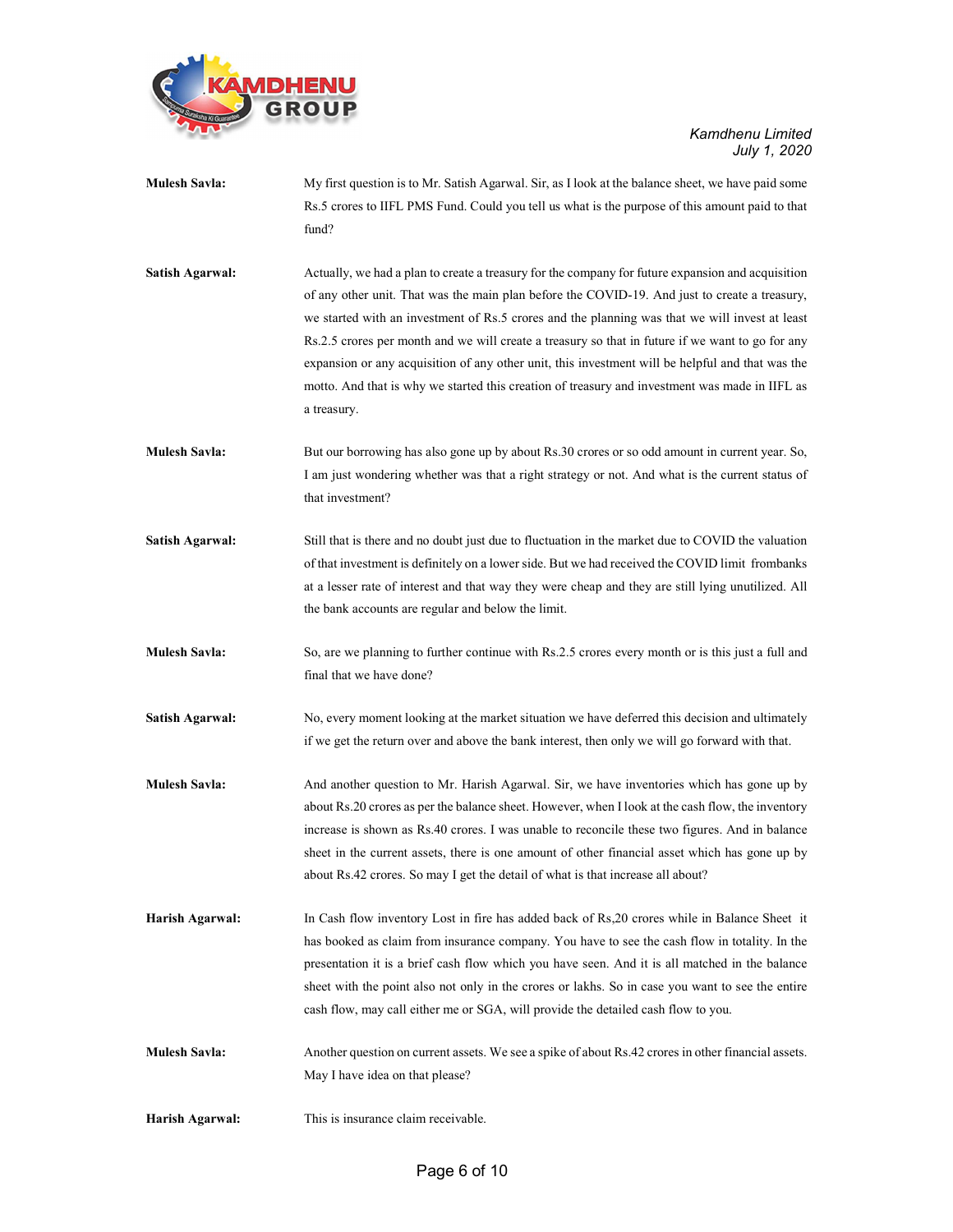

| <b>Mulesh Savla:</b> | Why we were not able to convince our auditors for the claim and why they have to modify the<br>report and say that there is uncertainty in receivables and all those things? I was not able to<br>understand it properly.                                                                                                                                                                                                                                                                                                                                                                                                                                                                                                                                                                                                                                                                                                                                                                                                                                                                    |
|----------------------|----------------------------------------------------------------------------------------------------------------------------------------------------------------------------------------------------------------------------------------------------------------------------------------------------------------------------------------------------------------------------------------------------------------------------------------------------------------------------------------------------------------------------------------------------------------------------------------------------------------------------------------------------------------------------------------------------------------------------------------------------------------------------------------------------------------------------------------------------------------------------------------------------------------------------------------------------------------------------------------------------------------------------------------------------------------------------------------------|
| Harish Agarwal:      | They have given a number of examples where the claim was pending and the auditors have<br>modified their report. So it is only observation which they want to bring to the notice of<br>shareholders. It is not a qualification.                                                                                                                                                                                                                                                                                                                                                                                                                                                                                                                                                                                                                                                                                                                                                                                                                                                             |
| <b>Moderator:</b>    | Thank you. The next question is from the line of Pankaj Jain from Mahavir Investment. Please<br>go ahead.                                                                                                                                                                                                                                                                                                                                                                                                                                                                                                                                                                                                                                                                                                                                                                                                                                                                                                                                                                                    |
| Pankaj Jain:         | I have two to three questions. The first would be given the current COVID situation, we see that<br>the demand was reduced because of expenditure lowering on infrastructure. So what should one<br>expect volume growth for franchise for FY21 and FY22, any ballpark number?                                                                                                                                                                                                                                                                                                                                                                                                                                                                                                                                                                                                                                                                                                                                                                                                               |
| Satish Agarwal:      | I would like to tell you that at the end of the April when the government has given the permission<br>that you can start the industry, so in the last four to five day at the end of the April from out of<br>existing stock, we have achieved about 20% sales through franchise. In the month of May 2020<br>almost 2 lakhs tons of target which was there of the last year, from that we have achieved 80%<br>in the month of May and in June we have achieved almost 90% target and I think in the coming<br>days we expect to achieve more. I would like to share one thing with you when there is a less<br>demand in the market then the requirement of the brand by everyone in the industry is more<br>because branded products only gets sold first and sold at margin and realization is good and as<br>Kamdhenu fully is in retail segment and in tier-1, tier-2, tier-3, tier-4 cities we have full<br>networking during the COVID. In the month of April in the rural area construction activities<br>were going on so I think that we would bring this year's target on track. |
| Pankaj Jain:         | As you mentioned that our products would be sold at margin then that should have a good impact<br>on the margin but are we also looking to control cost? Especially on the branding cost, we spent<br>about Rs.70 crores, so are we going to curtail that because if that then there would be pressure<br>on margin. What would be the outlook for branding cost in the next year?                                                                                                                                                                                                                                                                                                                                                                                                                                                                                                                                                                                                                                                                                                           |
| Satish Agarwal:      | April onwards and in the months of May, June we have an ad campaign on TV which we have<br>withhold and we have not done our TV campaign. Our effort is how to minimize the cost and<br>we are working on that. And now that the operations have started, we are, now working on detail<br>planning on the cost cutting measure for the Company. I think we will do some bit of cost cutting<br>in this year.                                                                                                                                                                                                                                                                                                                                                                                                                                                                                                                                                                                                                                                                                |
| Pankaj Jain:         | Sir, what would be the current market price for TMT Bars in retail segment? Who are the main<br>competitors in that segment or how much is their capacity in the retail space for TMT Bars?                                                                                                                                                                                                                                                                                                                                                                                                                                                                                                                                                                                                                                                                                                                                                                                                                                                                                                  |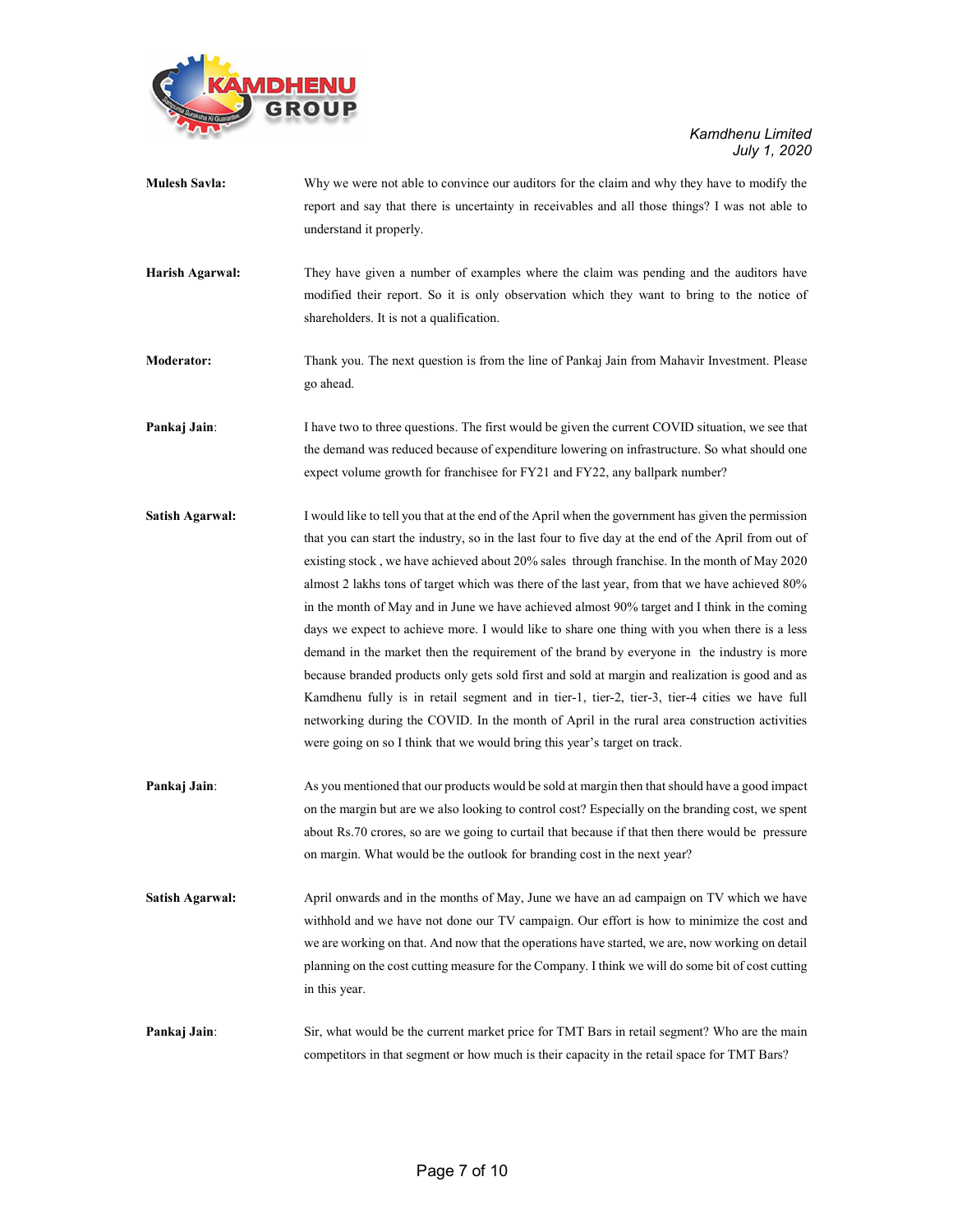

| <b>Satish Agarwal:</b> | See in retail space the nearest competitors of us is TATA Steel. TATA Steel in retail sells 12-15<br>lakhs tons of TMT bars, Kamdhenu sold 24 lakhs tons TMT bars last year. At the regional level |  |
|------------------------|----------------------------------------------------------------------------------------------------------------------------------------------------------------------------------------------------|--|
|                        | whatever the best local brand, we command a premium over them or according to that we fight                                                                                                        |  |
|                        | with local brand. As far as demand is concerned as I have told you when there is a less demand                                                                                                     |  |
|                        | in the market, so the branded product gets sold more and they get sold on the margin and this                                                                                                      |  |
|                        | time also I think we have a good demand. Only Delhi and Maharashtra are two places such that                                                                                                       |  |
|                        | where there is more impact of COVID but over there also the retail work is going on but projects                                                                                                   |  |
|                        | are getting impacted in Delhi and Maharashtra. Apart from it Hyderabad or Bangalore has a little                                                                                                   |  |
|                        | effect but it is in the city however the demand in the surrounding areas is good. It depends on                                                                                                    |  |
|                        | how the situation of COVID pans out.                                                                                                                                                               |  |
| Moderator:             | Thank you. The next question is from the line of Kunal Koladiya from Anova Capital. Please go<br>ahead.                                                                                            |  |
| Kunal Koladiya:        | Sir, my first question pertains to the amalgamation. So any deadlines like when are you expecting<br>this to complete?                                                                             |  |
| Harish Agarwal:        | In fact, we have submitted our scheme to the stock exchanges in the month of Feb 2020. And                                                                                                         |  |
|                        | now it has come to our knowledge that NSE and BSE both have forwarded their comments to                                                                                                            |  |
|                        | the SEBI. And now SEBI is examining the scheme. And we are expecting that in the month of                                                                                                          |  |
|                        | July 2020 SEBI will revert with their comments. Even you can say within this financial year, we                                                                                                    |  |
|                        | are expecting to conclude this scheme.                                                                                                                                                             |  |
| Kunal Koladiya:        | Wanted to know what are the advantages of considering this scheme of arrangement? what is                                                                                                          |  |
|                        | the rationale behind it?                                                                                                                                                                           |  |
| Harish Agarwal:        | There are three-four advantages for this scheme of arrangement. One is that we want to have                                                                                                        |  |
|                        | more focus on the paint business by the dedicated team of management and dedicated team of                                                                                                         |  |
|                        | the HODs. So in a separate company, the paint business would be more focused, Some investors                                                                                                       |  |
|                        | are interested to invest in the paint business whereas some are interested to invest in the steel                                                                                                  |  |
|                        | business. If the business is combined in the one company, then there is a confusion. That is why                                                                                                   |  |
|                        | we have decided to make separate steel business and paint business to give more focus on the<br>business.                                                                                          |  |
| Kunal Koladiya:        | So sir, my second question was that our paint business is not doing that great and considering                                                                                                     |  |
|                        | the lockdown situation and all migrant labors issue, how are we seeing our paint business                                                                                                          |  |
|                        | panning out in the short-term? Secondly, what is our revenue target for FY21 and FY22?                                                                                                             |  |
| Harish Agarwal:        | We are assessing the position of sales as well as production as well outsourcing as well as                                                                                                        |  |
|                        | restoration of our remaining portion of the plant. So this assessment will take at least one month.                                                                                                |  |
|                        | We are closely monitoring the situation of COVID. There is impact on the paint business more                                                                                                       |  |
|                        | as compared to steel business.                                                                                                                                                                     |  |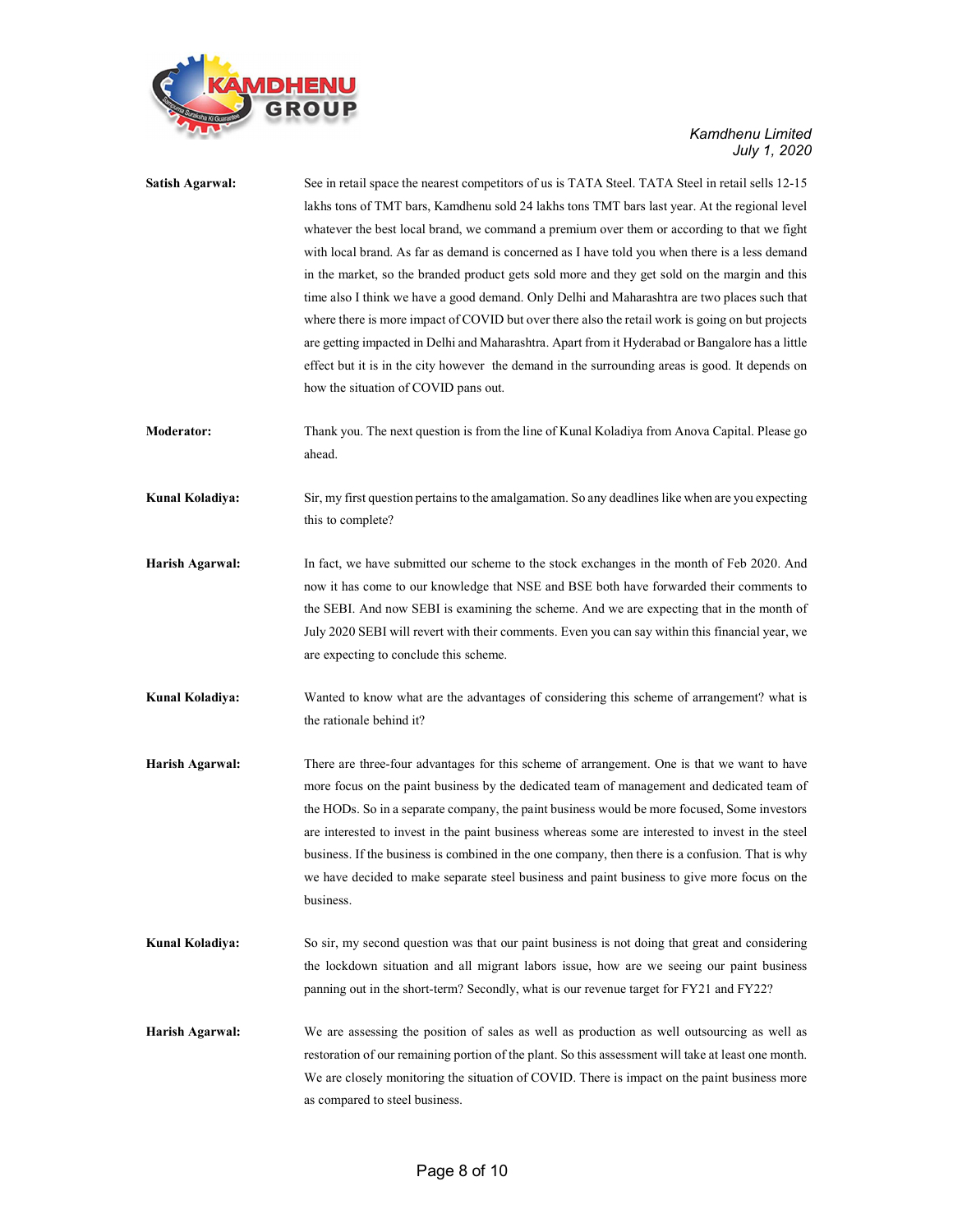

| Kunal Koladiya:        | Like other companies in the paint segment, have we launched some products like 'Safe Painting'<br>services and something to fight this COVID out. So are we planning to launch something of that |  |
|------------------------|--------------------------------------------------------------------------------------------------------------------------------------------------------------------------------------------------|--|
|                        | sort in our paint business?                                                                                                                                                                      |  |
| Harish Agarwal:        | No, we are not planning anything right now in this direction.                                                                                                                                    |  |
| Kunal Koladiya:        | My last question was pertaining to the steel business. So now like most of the economies have                                                                                                    |  |
|                        | opened up but we are seeing that some of the states are implementing lockdown restrictions                                                                                                       |  |
|                        | again. So are we seeing any problem at our franchisee end or we are facing any supply chain                                                                                                      |  |
|                        | issues or demand issues? Could you can give us like geographical detail, that would be helpful?                                                                                                  |  |
| Harish Agarwal:        | I can give you the details up to March and if you want the geographical detail for FY20 I can                                                                                                    |  |
|                        | give you. But for the current quarter I have to collect the data because today is 1 <sup>st</sup> July. So right                                                                                 |  |
|                        | now I am not having, but our most of the franchisee units have resumed their operations.                                                                                                         |  |
| Kunal Koladiya:        | If you can provide geographical distribution of royalty collection, then that would be helpful?                                                                                                  |  |
| Harish Agarwal:        | Out of Rs.94 crores, for the East, we have Rs.30.15 crores, for the North we have Rs.31.54                                                                                                       |  |
|                        | crores, for the South we have Rs.14.76 crores and for West we have Rs.17.68 crores.                                                                                                              |  |
| <b>Moderator:</b>      | Thank you. The next question is from the line of Priyanka Singh from Optimum Securities.                                                                                                         |  |
|                        | Please go ahead.                                                                                                                                                                                 |  |
| Priyanka Singh:        | In continuation to the previous question, as per the presentation we have mentioned that we are                                                                                                  |  |
|                        | targeting Rs.150 crores of royalty income in the next two years. So do you think we will be able                                                                                                 |  |
|                        | to achieve it? Also, what are our targets for FY21?                                                                                                                                              |  |
| <b>Satish Agarwal:</b> | I think we have set the target for not just the number but to achieve it. We are trying our best for                                                                                             |  |
|                        | this through backward integration. We are going for the expansion of capacities through our old                                                                                                  |  |
|                        | franchisees as well as we are appointing new franchisees in different parts wherever the demand                                                                                                  |  |
|                        | and supply gap is there. And we are working out for this and hopefully we will do it.                                                                                                            |  |
| Priyanka Singh:        | Also, we have recently expanded on our steel manufacturing capacity to 1,56,000 MTPA. By                                                                                                         |  |
|                        | when do you expect it to be fully utilized? And what would be the expected revenues that can                                                                                                     |  |
|                        | be generated from this entire capacity?                                                                                                                                                          |  |
| <b>Satish Agarwal:</b> | Say, 1,20,000 MT installed capacity we have already achieved. But due to this COVID we are                                                                                                       |  |
|                        | particularly supplying our own products from our own unit in the total NCR area which is badly                                                                                                   |  |
|                        | hit by the COVID. Whereas our franchisees are working at 90% level, we are just able to achieve                                                                                                  |  |
|                        | a target of 60%. Now gradually demand is increasing. The capacity utilization depends on the                                                                                                     |  |
|                        | running hour of the company. Usually, running hour for the rolling mill is 20-hours. And we are                                                                                                  |  |
|                        | working right now only for the 10-hours per day just because of short of demand or shortage of                                                                                                   |  |
|                        | labor in Delhi/NCR. There are certain limitations during the COVID. We cannot appoint 100%                                                                                                       |  |